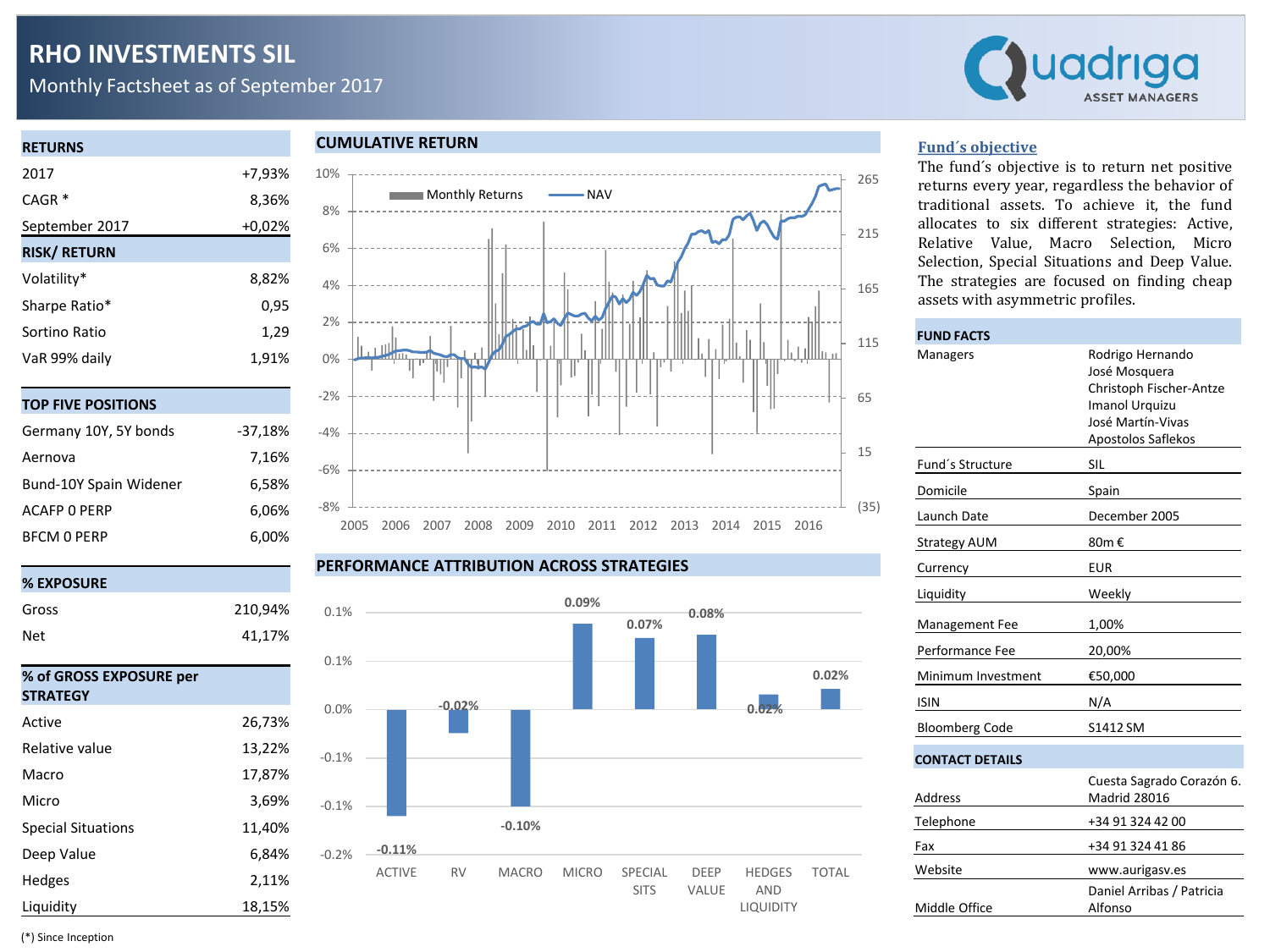| <b>MONTHLY RETURNS</b> |          |           |          |          |           |          |          |           |          |          |          |          |           |                   |        |
|------------------------|----------|-----------|----------|----------|-----------|----------|----------|-----------|----------|----------|----------|----------|-----------|-------------------|--------|
|                        | Jan      | Feb       | Mar      | Apr      | May       | Jun      | Jul      | Aug       | Sep      | Oct      | Nov      | Dec      | Year      | <b>Volatility</b> | Sharpe |
| 2006                   | L,22%    | 0,73%     | 0,00%    | 0,42%    | $-0.59%$  | 0,63%    | 0,07%    | 0,77%     | 0,82%    | 0,89%    | 1,78%    | 1,17%    | 8,17%     | 2,17%             | 2,03   |
| 2007                   | 0,31%    | 0,35%     | 0,27%    | $-0.61%$ | $-1,01%$  | 0,06%    | $-0.33%$ | $-0.18%$  | 0,38%    | 1,27%    | $-2,23%$ | $-0.66%$ | $-2,41%$  | 3,05%             |        |
| 2008                   | $-0.81%$ | $-1,25%$  | $-0.41%$ | 1,82%    | 0,05%     | $-2,60%$ | $-1,01%$ | 0,48%     | $-5,08%$ | $-3,34%$ | 0,36%    | $-0,53%$ | $-11,82%$ | 6,47%             |        |
| 2009                   | 0,65%    | $-2,00\%$ | 6,52%    | 7,09%    | 3,03%     | 1,38%    | 4,66%    | 6,22%     | 1,41%    | 2,18%    | 1,87%    | 0,05%    | 37,98%    | 9,79%             | 3,88   |
| 2010                   | 1,63%    | 0,51%     | 2,32%    | 0,77%    | $-1,75%$  | $-0.05%$ | 7,45%    | $-6,03%$  | 0,73%    | 2,06%    | $-3,13%$ | $-1,41%$ | 2,52%     | 11,42%            | 0,22   |
| 2011                   | 4,70%    | 3,80%     | $-0.98%$ | $-0.89%$ | $-0.16%$  | 1,38%    | 0,50%    | $-3,08%$  | $-1,90%$ | 3,15%    | $-2,52%$ | 1,66%    | 5,44%     | 8,73%             | 0,62   |
| 2012                   | 5,92%    | 4,21%     | 3,62%    | $-0.68%$ | $-4,10%$  | 3,51%    | $-2,57%$ | 1,93%     | 4,24%    | $-1,80%$ | 2,28%    | 4,11%    | 22,07%    | 11,13%            | 1,98   |
| 2013                   | 4,81%    | $-1,89%$  | 0,39%    | $-3,62%$ | $-0.42%$  | $-0.16%$ | 2,89%    | $-0.66%$  | 5,30%    | 5,17%    | 2,52%    | 3,72%    | 19,05%    | 10,28%            | 1,85   |
| 2014                   | 2,62%    | 4,00%     | $-0.02%$ | 1,14%    | 0,31%     | $-0.94%$ | 1,10%    | $-5,12%$  | 0,56%    | $-1,06%$ | 1,89%    | $-0,10%$ | 4,19%     | 7,81%             | 0,54   |
| 2015                   | 2,20%    | 6,55%     | 0,91%    | 0,16%    | $-1,26%$  | 1,58%    | 1,06%    | $-2,85%$  | $-3,98%$ | 3,02%    | 0,93%    | $-1,43%$ | 6,66%     | 9,67%             | 0,69   |
| 2016                   | $-2,68%$ | $-2,63%$  | $-0,79%$ | 7,87%    | $-0.09\%$ | 1,07%    | 0,37%    | $-0.09\%$ | 0,70%    | $-0,18%$ | 0,59%    | 2,28%    | 6,22%     | 9,37%             | 0,66   |
| 2017                   | 2,06%    | 2,85%     | 3,71%    | 0,43%    | 0,38%     | $-2,32%$ | 0,30%    | 0,34%     | 0,02%    |          |          |          | 7,93%     |                   |        |

## **COMPARATIVE RISK/RETURN**

|                            |         | <b>RETURNS (CAGR)</b> |                 | <b>VOLATILITY</b> |        |                 |  |  |
|----------------------------|---------|-----------------------|-----------------|-------------------|--------|-----------------|--|--|
|                            | 5 vears | 3 vear                | Since Inception | 5 vears           | 3 year | Since Inception |  |  |
| <b>RHO Investments</b>     | 9,66%   | 7.19%                 | 8.36%           | 8.72%             | 8,23%  | 8,82%           |  |  |
| Stoxx 600                  | 7,65%   | 4.20%                 | 1,93%           | 11,32%            | 13.11% | 14,59%          |  |  |
| <b>Iboxx EUR Corporate</b> | 3,82%   | 2,37%                 | 3,97%           | 2,79%             | 2,83%  | 3,95%           |  |  |

## **RISK CONCENTRATION AND DISTRIBUTION METRICS**



**Number of Positions per Strategy**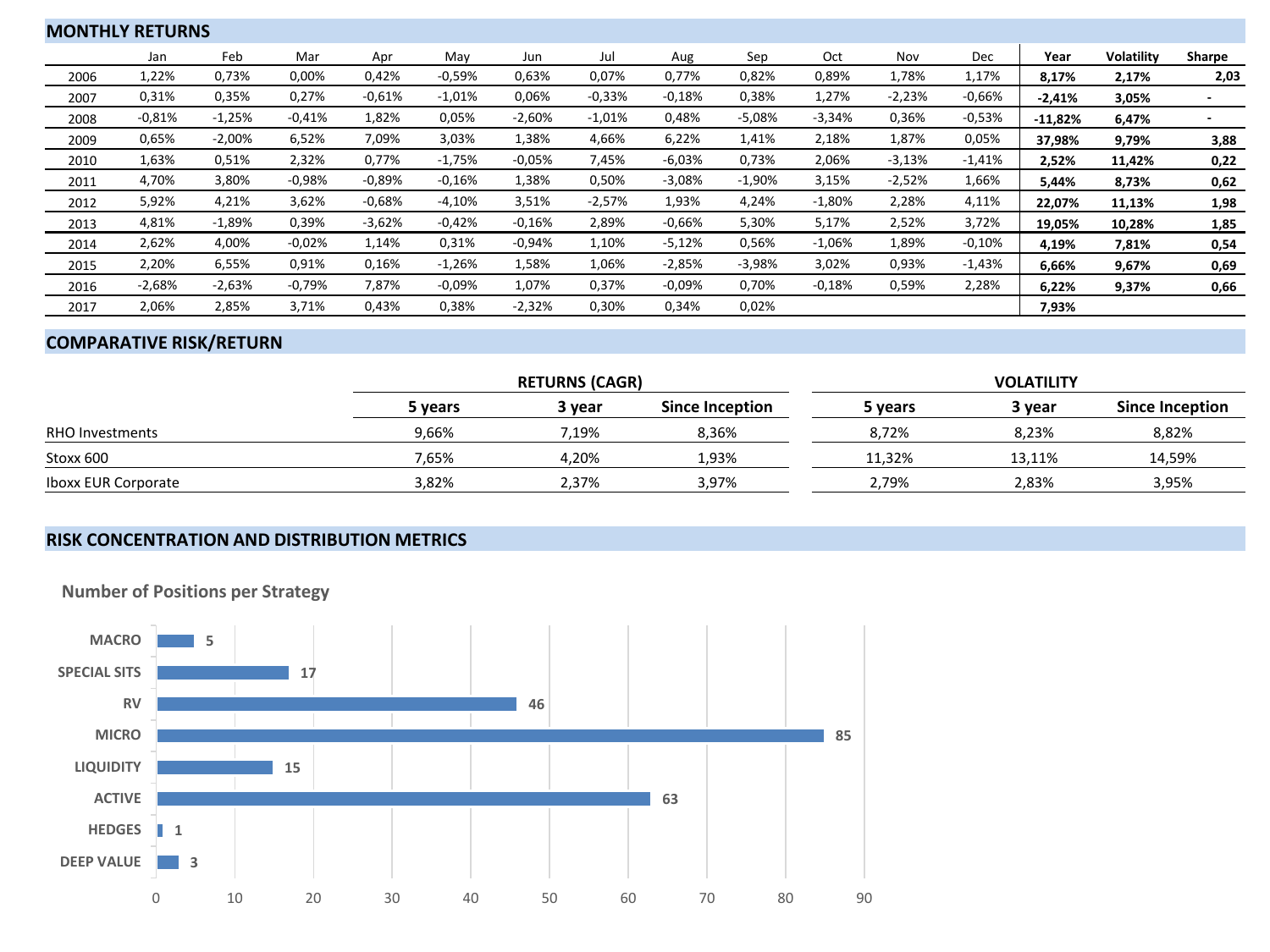## **RISK CONCENTRATION AND DISTRIBUTION METRICS (2)**



### **Net Notional Exposure By Country**







### **Gross Notional Exposure by Sector**